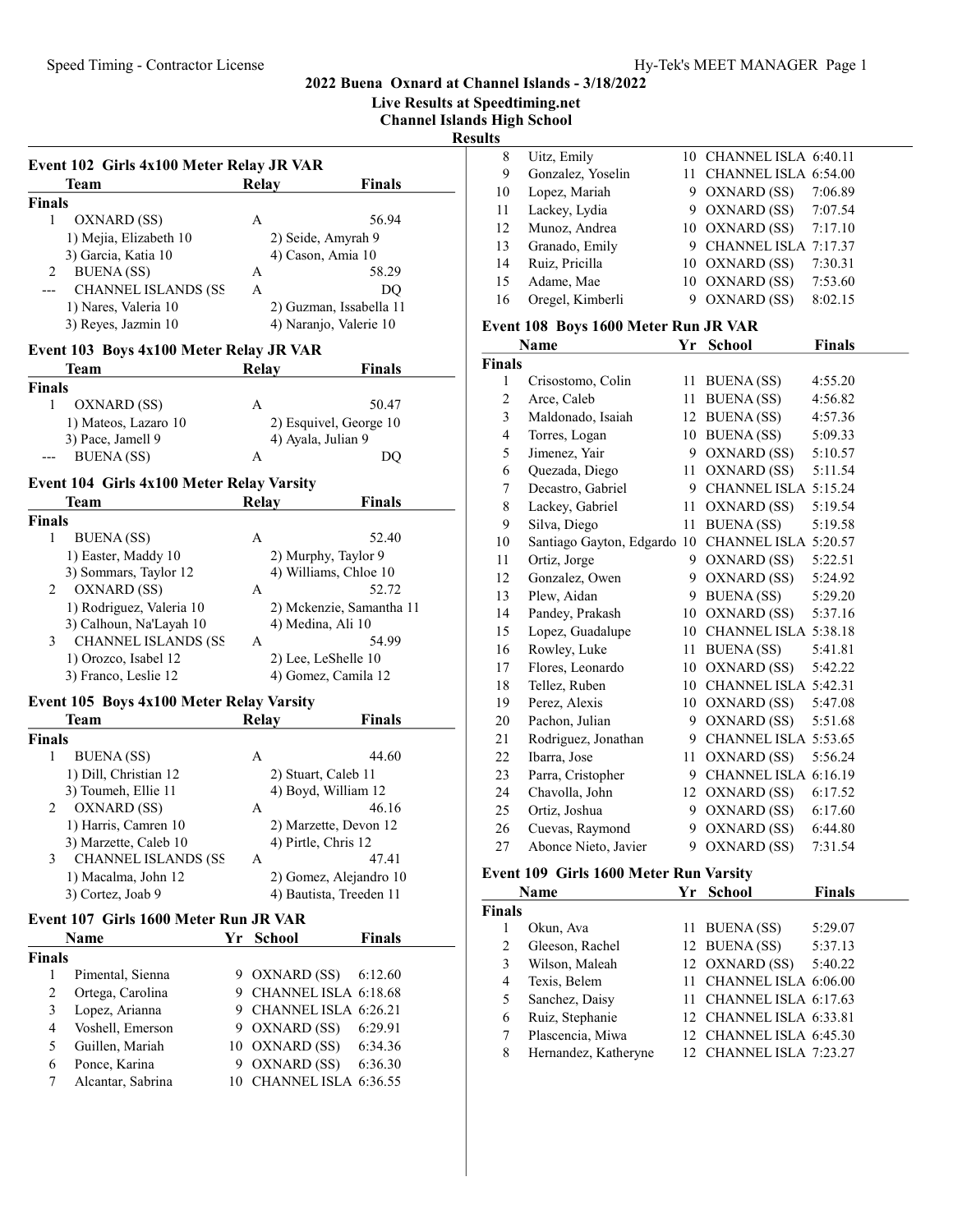# Speed Timing - Contractor License Hy-Tek's MEET MANAGER Page 2

## 2022 Buena Oxnard at Channel Islands - 3/18/2022

Live Results at Speedtiming.net

Channel Islands High School

Results

|                | Event 110 Boys 1600 Meter Run Varsity            |      |                         |                 |  |
|----------------|--------------------------------------------------|------|-------------------------|-----------------|--|
|                | Name                                             |      | Yr School               | <b>Finals</b>   |  |
| <b>Finals</b>  |                                                  |      |                         |                 |  |
| 1              | Fabian, Ryan                                     |      | 12 OXNARD (SS)          | 4:19.96         |  |
| $\overline{c}$ | Wiggins, Elias                                   |      | 12 BUENA (SS)           | 4:21.50         |  |
| 3              | Adams, Sam                                       |      | 11 OXNARD (SS)          | 4:34.86         |  |
| 4              | Torres, Michael                                  |      | 11 BUENA (SS)           | 4:34.88         |  |
| 5              | Alvarez, Alexander                               |      | 12 CHANNEL ISLA 4:38.49 |                 |  |
| 6              | Gomez, Alexzander                                |      | 11 OXNARD (SS)          | 5:01.38         |  |
| 7              | Albavera, Andy                                   |      | 12 CHANNEL ISLA 5:04.16 |                 |  |
| 8              | Manriquez, Eric                                  |      | 11 OXNARD (SS)          | 5:06.07         |  |
| 9              | Diaz, Christian                                  |      | 11 OXNARD (SS) 5:06.19  |                 |  |
| 10             | Oregel, Carlos                                   |      | 12 OXNARD (SS) 5:13.87  |                 |  |
| 11             | Ruiz, Jose                                       | 11   | CHANNEL ISLA 5:15.87    |                 |  |
| 12             | Gonzalez, Jairo                                  |      | 12 CHANNEL ISLA 5:17.57 |                 |  |
| 13             | Perez, Francisco                                 |      | 12 CHANNEL ISLA 5:18.71 |                 |  |
| 14             | Burgoa, Nathan                                   |      | 12 CHANNEL ISLA 5:19.59 |                 |  |
| 15             | Fabian, Lopez                                    |      | 11 CHANNEL ISLA 5:19.97 |                 |  |
| 16             | Diazconti, Andrew                                |      | 11 OXNARD (SS) 5:24.40  |                 |  |
| 17             | Coronado, Raul                                   |      | 12 CHANNEL ISLA 5:26.71 |                 |  |
| 18             | Gonzalez, Alexis                                 |      | 11 CHANNEL ISLA 5:39.94 |                 |  |
|                | Event 112 Girls 100 Meter Hurdles JR VAR         |      |                         |                 |  |
|                | Name                                             | Yr   | <b>School</b>           | <b>Finals</b>   |  |
| <b>Finals</b>  |                                                  |      |                         |                 |  |
| $\mathbf{1}$   | Cason, Amia                                      |      | 10 OXNARD (SS)          | $17.67 - 1.2$   |  |
| $\overline{2}$ | Mejia, Elizabeth                                 |      | 10 OXNARD (SS)          | $19.46 - 1.2$   |  |
| 3              | Onofre, Sophia                                   |      | 9 CHANNEL ISLA          | $21.17 - 1.2$   |  |
| 4              | Godoy, Susana                                    | 12   | OXNARD (SS)             | $21.92 -1.2$    |  |
| 5              | Nares, Valeria                                   |      | 10 CHANNEL ISLA         | $22.54 - 1.2$   |  |
|                | <b>Event 113 Girls 100 Meter Hurdles Varsity</b> |      |                         |                 |  |
|                | Name                                             | Yr   | School                  | <b>Finals</b>   |  |
| <b>Finals</b>  |                                                  |      |                         |                 |  |
| 1              | Brar-avelar, Zoey                                |      | 12 BUENA (SS)           | $17.05 -1.4$    |  |
| $\overline{c}$ | Mckenzie, Samantha                               |      | 11 OXNARD (SS)          | $17.07 - 1.4$   |  |
| 3              | Davis, Kayla                                     |      | 12 OXNARD (SS)          | 18.46 -1.4      |  |
| 4              | Jones, Akira                                     | 11   | OXNARD (SS)             | 18.87 -1.4      |  |
| 5              | Orozco, Isabel                                   |      | 12 CHANNEL ISLA         | $20.50 -1.4$    |  |
| 6              | Shannon, Grace                                   |      | 12 BUENA (SS)           | 21.76 -1.4      |  |
| 7              | Castro, Anelisse                                 |      | 12 CHANNEL ISLA         | 21.77<br>$-1.4$ |  |
| 8              | Gomez, Belmaris                                  |      | 12 CHANNEL ISLA         | 22.53<br>$-1.4$ |  |
| 9              | Oliveros, Julissa                                | 11   | <b>BUENA</b> (SS)       | 22.81<br>$-1.4$ |  |
|                |                                                  |      |                         |                 |  |
|                | Event 114 Boys 110 Meter Hurdles JR VAR          |      |                         |                 |  |
|                | <b>Name</b>                                      | Yr   | <b>School</b>           | <b>Finals</b>   |  |
| <b>Finals</b>  |                                                  |      |                         |                 |  |
| 1              | Tinoco, Nicholas                                 | 11 - | OXNARD (SS)             | 19.71<br>$-1.3$ |  |
| $\overline{2}$ | Pham, Tyler                                      |      | 9 BUENA (SS)            | 20.07<br>$-1.3$ |  |
| 3              | Hoff, Tyler                                      |      | 9 BUENA (SS)            | $20.29 -1.3$    |  |
| $\overline{4}$ | Ramirez, Kevin                                   |      | 9 CHANNEL ISLA          | $21.10 -1.3$    |  |
| 5              | Pace, Jamell                                     |      | 9 OXNARD (SS)           | 27.61<br>$-1.3$ |  |
|                |                                                  |      |                         |                 |  |

|                         | Event 115 Boys 110 Meter Hurdles Varsity   |          |                                             |               |
|-------------------------|--------------------------------------------|----------|---------------------------------------------|---------------|
|                         | <b>Name</b>                                | Yr       | <b>School</b>                               | Finals        |
| <b>Finals</b>           |                                            |          |                                             |               |
| 1                       | Guenther, Colin                            |          | 11 BUENA (SS)                               | $16.59 - 1.7$ |
| $\overline{c}$          | Daniel, Maxwell                            |          | 10 BUENA (SS)                               | $17.71 - 1.7$ |
| 3                       | Fuentes, Joshua                            |          | 11 OXNARD (SS)                              | $18.70 - 1.7$ |
| $\overline{4}$          | Giron, Aaron                               |          | 11 OXNARD (SS)                              | $19.61 - 1.7$ |
| 5                       | Ayala, Gerson                              |          | 12 CHANNEL ISLA                             | $19.80 - 1.7$ |
| 6                       | Pirtle, Chris                              |          | 12 OXNARD (SS)                              | $20.93 -1.7$  |
| 7                       | Gutierrez, Jorge                           |          | 12 CHANNEL ISLA                             | 21.88 -1.7    |
|                         | Event 117 Girls 400 Meter Dash JR VAR      |          |                                             |               |
|                         | Name                                       |          | Yr School                                   | <b>Finals</b> |
| <b>Finals</b>           |                                            |          |                                             |               |
| 1                       | Barrera, Kevelyn                           |          | 9 OXNARD (SS)                               | 69.58         |
| 2                       | Garcia, Jazmin                             |          | 12 OXNARD (SS)                              | 72.12         |
| 3                       | Lubid, Hailey                              |          | 10 OXNARD (SS)                              | 73.11         |
| $\overline{\mathbf{4}}$ | Romero, Elizabeth                          |          | 9 CHANNEL ISLA                              | 76.48         |
| 5                       | Barajas, Ruby                              |          | 9 CHANNEL ISLA                              | 76.78         |
| 6                       | Lopez, Arianna                             |          | 9 CHANNEL ISLA                              | 77.22         |
| 7                       | Gutierrez, Dana                            |          | 9 OXNARD (SS)                               | 78.91         |
| 8                       | Uitz, Emily                                |          | 10 CHANNEL ISLA 1:20.24                     |               |
| 9                       | Martinez, Giovanna                         |          | 9 CHANNEL ISLA 1:20.47                      |               |
| 10                      | Romero, Johana                             |          | 9 CHANNEL ISLA 1:20.81                      |               |
| 11                      | Villalobos-Castillo, Ariana 11 OXNARD (SS) |          |                                             | 1:26.54       |
|                         | Event 118 Boys 400 Meter Dash JR VAR       |          |                                             |               |
|                         | Name                                       | Yr       | <b>School</b>                               | Finals        |
| <b>Finals</b>           |                                            |          |                                             |               |
| 1                       | Jimenez, Joshua                            |          | 9 BUENA (SS)                                | 57.53         |
| 2                       | Guzman, Caesar                             |          | 10 CHANNEL ISLA                             | 59.52         |
| 3                       | Hutton, Jonel                              |          | 9 OXNARD (SS)                               | 59.53         |
| $\overline{4}$          | Martinez, Adam                             |          | 9 OXNARD (SS)                               | 61.77         |
| 5                       | Fulgencio, Rubin                           |          | 10 CHANNEL ISLA                             | 62.22         |
| 6                       | Camacho, Nathaniel                         |          | 11 OXNARD (SS)                              | 64.42         |
|                         | Event 119 Girls 400 Meter Dash Varsity     |          |                                             |               |
|                         | Name                                       | Yr       | <b>School</b>                               | <b>Finals</b> |
| <b>Finals</b>           |                                            |          |                                             |               |
| 1                       | Medina, Ali                                |          | 10 OXNARD (SS)                              | 62.32         |
| $\overline{\mathbf{c}}$ | Gomez, Camila                              | 12       | <b>CHANNEL ISLA</b>                         | 64.47         |
| 3                       | Cunningham, Audrey                         |          | 10 BUENA (SS)                               | 66.06         |
| $\overline{\mathbf{4}}$ | Molina, Yesenia                            | 11       | OXNARD (SS)                                 | 66.57         |
| 5                       | Valdez, Savannah                           |          | 12 BUENA (SS)                               | 66.80         |
| 6                       | Garcia Leos, Daniela                       |          | 10 CHANNEL ISLA                             | 66.84         |
| 7                       | Ruiz, Stephanie                            |          | 12 CHANNEL ISLA                             | 72.45         |
| 8                       |                                            |          | <b>CHANNEL ISLA</b>                         |               |
| 9                       | Perez, Marlene                             | 11       |                                             | 73.09         |
| 10                      | Hernandez, Katheryne<br>Ruiz, Emily        | 12<br>12 | <b>CHANNEL ISLA</b><br>CHANNEL ISLA 1:28.08 | 79.12         |
|                         |                                            |          |                                             |               |
|                         | Event 120 Boys 400 Meter Dash Varsity      |          |                                             |               |
|                         | Name                                       | Yr       | <b>School</b>                               | <b>Finals</b> |
| <b>Finals</b>           |                                            |          |                                             |               |
| 1                       | Erickson, DJ (Daniel)                      | 12       | OXNARD (SS)                                 | 52.20         |
| 2                       | Gomez, Alejandro                           | 10       | <b>CHANNEL ISLA</b>                         | 53.89         |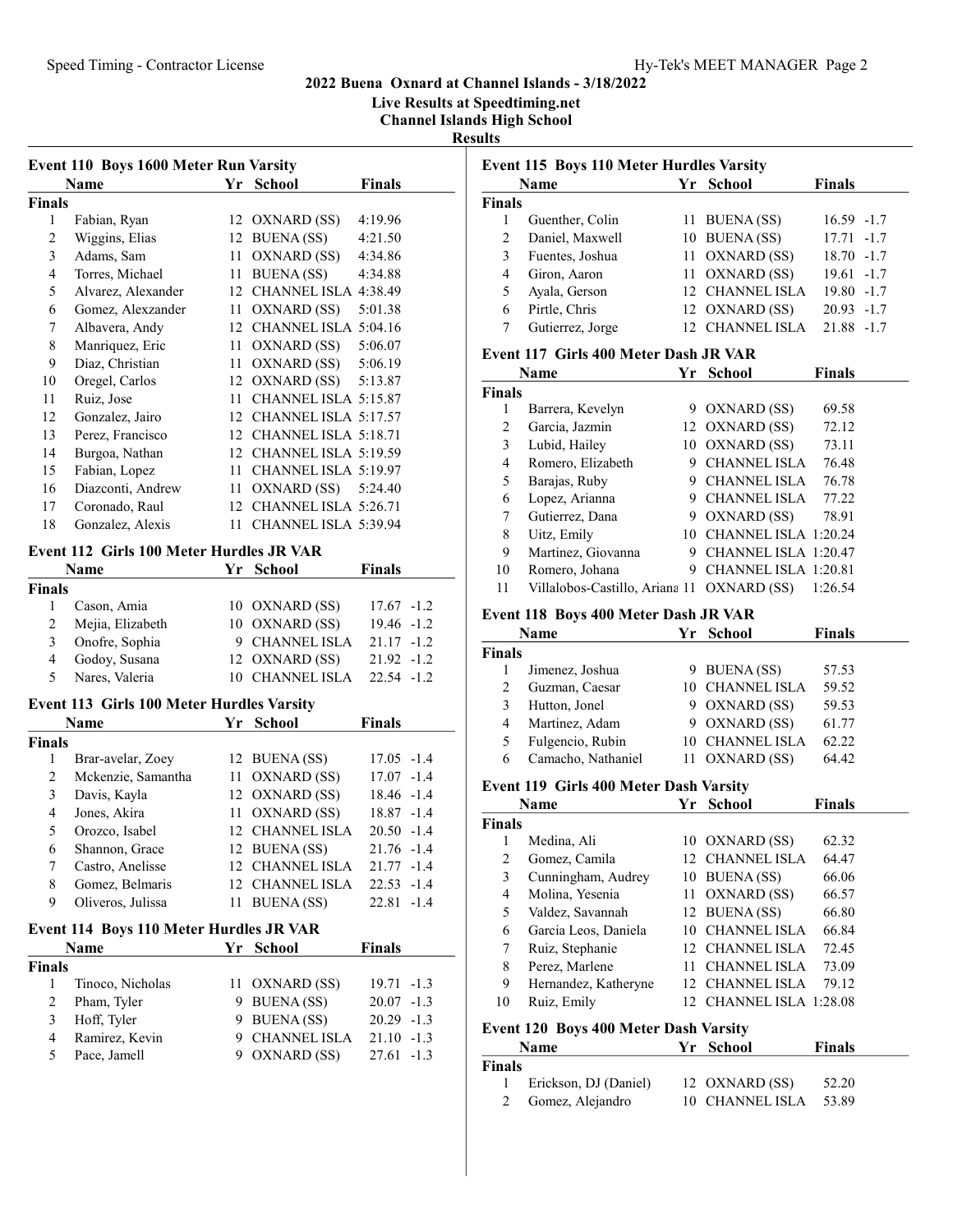|                         |                                                 |                            |               |                                    |                | <b>Live Results at Speedtiming.net</b> |
|-------------------------|-------------------------------------------------|----------------------------|---------------|------------------------------------|----------------|----------------------------------------|
|                         |                                                 |                            |               | <b>Channel Islands High School</b> |                |                                        |
|                         |                                                 |                            |               |                                    | <b>Results</b> |                                        |
|                         | Finals  (Event 120 Boys 400 Meter Dash Varsity) |                            |               |                                    | 14             | Hernande                               |
|                         | Name                                            | Yr School                  | <b>Finals</b> |                                    | 15             | Carter, Jc                             |
| $\overline{\mathbf{3}}$ | Trone, Ethan                                    | 12 BUENA (SS)              | 54.01         |                                    | 16             | Corea, Ca                              |
| $\overline{4}$          | Wright, Jamin                                   | 12 OXNARD (SS)             | 54.90         |                                    | 17             | Lopiano,                               |
| 5                       | Bell, Roman                                     | 12 OXNARD (SS)             | 55.41         |                                    | 18             | DeGuzma                                |
| 6                       | Hernandez, Alejandro                            | 11 CHANNEL ISLA            | 60.23         |                                    | 19             | Scalfaro,                              |
|                         | Event 122 Girls 100 Meter Dash JR VAR           |                            |               |                                    | $20\,$         | Estrada, I                             |
|                         | Name                                            | Yr School                  | Finals        |                                    | 21             | Hoff, Tyle                             |
| Finals                  |                                                 |                            |               |                                    | 22             | Machado.                               |
| 1                       | Cason, Amia                                     | 10 OXNARD (SS)             | $14.16 - 1.9$ |                                    | 23             | Guzman,                                |
| $\overline{c}$          | Briscoe, Celeste                                | 9 BUENA (SS)               | $14.41 -2.1$  |                                    | 24             | Velasco, l                             |
| $\mathfrak{Z}$          | Quiroz, Yuliana                                 | 9 BUENA (SS)               | 14.47 -1.9    |                                    | 25             | Morris, T                              |
| $\mathfrak{Z}$          | Seide, Amyrah                                   | 9 OXNARD (SS)              | $14.47 - 1.9$ |                                    | 26             | Ruiz, Jaco                             |
| 5                       | Corner, Albany                                  | 12 OXNARD (SS)             | $14.63 - 1.9$ |                                    | 27             | Ramirez,                               |
| 6                       | McKeown, Brooklynn                              | 9 BUENA (SS)               | $14.78 - 1.9$ |                                    | 28             | Fulgencio                              |
| 7                       | Nares, Valeria                                  | 10 CHANNEL ISLA            | $14.90 -1.9$  |                                    | 29             | Cendejas,                              |
| $\,$ 8 $\,$             | Guzman, Issabella                               | 11 CHANNEL ISLA            | $15.03 - 1.9$ |                                    | 30             | Eberhard,                              |
| 9                       | Martinez, Giovanna                              | 9 CHANNEL ISLA             | $15.04 -2.0$  |                                    | 31             | Amaya, Is                              |
| 10                      | Randolph, Adela                                 | 9 OXNARD (SS)              | $15.12 -2.1$  |                                    | 32             | Cahuantz                               |
|                         |                                                 |                            |               |                                    | 33             | Alvarez, l                             |
| 11                      | Montoya, Emma                                   | 11 OXNARD (SS)             | $15.22 -2.1$  |                                    | 34             | Melchor,                               |
| 12                      | Colin, Desirae                                  | 10 BUENA (SS)              | $15.31 - 1.9$ |                                    | 35             | Melendez                               |
| 13                      | Villavicencio, Alyssa                           | 10 OXNARD (SS)             | 15.52 -2.0    |                                    | 36             | Gerardo,                               |
| 13                      | Valdez, Liliana                                 | 11 CHANNEL ISLA            | $15.52 -2.1$  |                                    | 37             | Gonzalez                               |
| 15                      | Diaz, Valeria                                   | 10 BUENA (SS)              | $15.60 -2.1$  |                                    | 38             | Cox, Don                               |
| 16                      | Rocha, Elissa                                   | 9 OXNARD (SS)              | 15.66 -2.0    |                                    | 39             | Davis, Pa                              |
| 17                      | Onofre, Sophia                                  | 9 CHANNEL ISLA             | $15.83 -2.1$  |                                    | 40             | Belmonte                               |
| 18                      | Reyes, Jazmin                                   | 10 CHANNEL ISLA            | 15.87 -2.1    |                                    | 41             | Martinez,                              |
| 19                      | Robidoux, Iris                                  | 11 CHANNEL ISLA            | $15.98 - 2.0$ |                                    |                |                                        |
| 20                      | Perez, Jessica                                  | 11 CHANNEL ISLA            | $16.01 -2.0$  |                                    |                | Event 124 Girl                         |
| 21                      | Martinez, Liliana                               | 9 OXNARD (SS)              | $16.12 -2.0$  |                                    |                | Name                                   |
| 22                      | Martinez, Natalie                               | 9 CHANNEL ISLA             | $16.53 -2.1$  |                                    | <b>Finals</b>  |                                        |
| 23                      | ramirez, lluvia                                 | 9 CHANNEL ISLA             | $16.67 -2.1$  |                                    | 1              | Easter, M                              |
| 24                      | Virrueta, Yvette                                | 11 CHANNEL ISLA            | $16.78 - 2.1$ |                                    | $\overline{2}$ | Mckenzie                               |
| 25                      | Macias, Salma                                   | 10 OXNARD (SS)             | $17.15 - 2.1$ |                                    | $\mathfrak{Z}$ | Murphy,                                |
| 26                      | Romero, Johana                                  | 9 CHANNEL ISLA             | $17.71 - 2.1$ |                                    | $\overline{4}$ | Williams,                              |
| 27                      | Cahuantzi, Merryraida                           | 10 CHANNEL ISLA 18.66 -1.9 |               |                                    | 5 <sup>5</sup> | Sommars                                |
| ---                     | Romero, Elizabeth                               | 9 CHANNEL ISLA             | $DQ -2.1$     |                                    | 6              | Rodrigue:                              |
|                         |                                                 |                            |               |                                    | 7              | Calhoun,                               |
|                         | Event 123 Boys 100 Meter Dash JR VAR            |                            |               |                                    | 8              | Franco, L                              |
|                         | Name                                            | Yr School                  | <b>Finals</b> |                                    | 9              | Gray, Aal                              |
| Finals                  |                                                 |                            |               |                                    | 10             | Wood, Al                               |
| $\mathbf{1}$            | Jimenez, Joshua                                 | 9 BUENA (SS)               | 12.54 -1.9    |                                    | 11             | Murphy,                                |
| $\overline{c}$          | Tolson, Michael                                 | 11 OXNARD (SS)             | $12.55 - 1.5$ |                                    | 12             | Lee, LeSl                              |
| 3                       | Ayala, Julian                                   | 9 OXNARD (SS)              | $12.65 - 1.5$ |                                    | 13             | Sime The                               |

4 Gomez, Justin 11 OXNARD (SS) 12.77 -1.5 5 Pohmisano, Jackson 9 BUENA (SS) 12.87 -1.5 6 12.94 -1.9 Cazarez, Mateo 10 OXNARD (SS) 7 Esquivel, George 10 OXNARD (SS) 12.97 -1.5 8 Plahn, Stevie 11 BUENA (SS) 12.97 -1.9<br>9 Cahilig, Clyde 10 BUENA (SS) 12.98 -1.5

10 Pham, Tyler 9 BUENA (SS) 13.02 -2.3 11 Lemus, Lorenzo 11 OXNARD (SS) 13.06 -1.9 12 Tolson, Shaun 9 OXNARD (SS) 13.14 -1.9 13 Mateos, Lazaro 10 OXNARD (SS) 13.15 -1.5

9 Cahilig, Clyde 10 BUENA (SS)

| 14 | Hernandez, Logan    | 9  | OXNARD (SS)         | $-2.0$<br>13.15 |
|----|---------------------|----|---------------------|-----------------|
| 15 | Carter, Jeakson     | 9  | <b>BUENA</b> (SS)   | 13.18<br>$-1.9$ |
| 16 | Corea, Carlos       | 10 | OXNARD (SS)         | 13.19<br>$-1.9$ |
| 17 | Lopiano, Chuck      | 11 | <b>BUENA</b> (SS)   | 13.20<br>$-1.9$ |
| 18 | DeGuzman, Nathaniel | 11 | OXNARD (SS)         | $-1.9$<br>13.22 |
| 19 | Scalfaro, Ethan     | 11 | <b>BUENA</b> (SS)   | 13.23<br>$-1.5$ |
| 20 | Estrada, Leonardo   | 10 | OXNARD (SS)         | 13.26<br>$-1.9$ |
| 21 | Hoff, Tyler         | 9  | <b>BUENA</b> (SS)   | 13.33<br>$-1.9$ |
| 22 | Machado, Hudson     | 9  | <b>BUENA</b> (SS)   | $-1.9$<br>13.43 |
| 23 | Guzman, Caesar      | 10 | <b>CHANNEL ISLA</b> | 13.46<br>$-1.5$ |
| 24 | Velasco, Diego      | 11 | OXNARD (SS)         | $-1.5$<br>13.46 |
| 25 | Morris, Ty          | 11 | <b>BUENA</b> (SS)   | 13.46<br>$-1.5$ |
| 26 | Ruiz, Jacob         | 9  | <b>BUENA(SS)</b>    | 13.57<br>$-1.9$ |
| 27 | Ramirez, Kevin      | 9  | <b>CHANNEL ISLA</b> | 13.72<br>$-1.5$ |
| 28 | Fulgencio, Rubin    | 10 | <b>CHANNEL ISLA</b> | $-1.5$<br>13.76 |
| 29 | Cendejas, Oscar     | 12 | OXNARD (SS)         | 13.83<br>$-2.3$ |
| 30 | Eberhard, Preston   | 11 | <b>BUENA</b> (SS)   | 14.01<br>$-1.9$ |
| 31 | Amaya, Issac        | 10 | OXNARD (SS)         | 14.06<br>$-1.9$ |
| 32 | Cahuantzi, Erick    | 10 | <b>CHANNEL ISLA</b> | 14.08<br>$-1.5$ |
| 33 | Alvarez, Fernando   | 9  | OXNARD (SS)         | $-2.3$<br>14.14 |
| 34 | Melchor, Ruben      | 10 | <b>CHANNEL ISLA</b> | 14.71<br>$-1.5$ |
| 35 | Melendez, Jonathan  | 11 | OXNARD (SS)         | $-2.3$<br>14.76 |
| 36 | Gerardo, Isaac      | 12 | OXNARD (SS)         | 14.82<br>$-2.3$ |
| 37 | Gonzalez, Orbille   | 11 | OXNARD (SS)         | 15.08<br>$-2.3$ |
| 38 | Cox, Donovan        | 9  | <b>BUENA(SS)</b>    | 15.10<br>$-1.9$ |
| 39 | Davis, Payne        | 10 | <b>BUENA</b> (SS)   | 15.18<br>$-2.3$ |
| 40 | Belmontes, Gustavo  | 9  | <b>CHANNEL ISLA</b> | 15.60<br>$-1.9$ |
| 41 | Martinez, Alexander | 9  | OXNARD (SS)         | $-2.0$<br>16.57 |

## Event 124 Girls 100 Meter Dash Varsity

2022 Buena Oxnard at Channel Islands - 3/18/2022

|               | Name               | Yr | <b>School</b>       | <b>Finals</b>   |
|---------------|--------------------|----|---------------------|-----------------|
| <b>Finals</b> |                    |    |                     |                 |
| 1             | Easter, Maddy      | 10 | <b>BUENA</b> (SS)   | 13.26 -1.7      |
| 2             | Mckenzie, Samantha | 11 | OXNARD (SS)         | 13.30<br>$-1.7$ |
| 3             | Murphy, Taylor     | 9  | <b>BUENA</b> (SS)   | 13.33<br>$-1.6$ |
| 4             | Williams, Chloe    | 10 | <b>BUENA</b> (SS)   | 13.39<br>$-1.7$ |
| 5             | Sommars, Taylor    | 12 | <b>BUENA</b> (SS)   | 13.42 -1.7      |
| 6             | Rodriguez, Valeria | 10 | OXNARD (SS)         | 13.61<br>$-1.7$ |
| 7             | Calhoun, Na'Layah  | 10 | OXNARD (SS)         | 13.96 -1.7      |
| 8             | Franco, Leslie     | 12 | <b>CHANNEL ISLA</b> | 14.11<br>$-1.7$ |
| 9             | Gray, Aaliyah      | 12 | OXNARD (SS)         | $14.12 - 1.6$   |
| 10            | Wood, Abby         | 11 | BUENA (SS)          | 14.20<br>$-1.6$ |
| 11            | Murphy, Avery      | 9  | <b>BUENA</b> (SS)   | $14.26 - 1.6$   |
| 12            | Lee, LeShelle      | 10 | <b>CHANNEL ISLA</b> | 14.40<br>$-1.7$ |
| 13            | Sims, Thalia       | 12 | <b>CHANNEL ISLA</b> | 15.00<br>$-1.6$ |
| 14            | navarro, sophia    | 11 | CHANNEL ISLA        | $-1.6$<br>15.11 |
| 15            | Rosalez, Denise    | 12 | <b>CHANNEL ISLA</b> | 15.94<br>$-1.6$ |
| 16            | Pacheco, Valeria   | 11 | <b>CHANNEL ISLA</b> | 16.88<br>$-1.6$ |
| 17            | Ruiz, Emily        | 12 | <b>CHANNEL ISLA</b> | 18.79<br>$-1.6$ |

# Event 125 Boys 100 Meter Dash Varsity

|        | <b>Name</b>   | Yr School     | <b>Finals</b> |
|--------|---------------|---------------|---------------|
| Finals |               |               |               |
|        | Boyd, William | 12 BUENA (SS) | $11.08 - 2.3$ |
|        | Stuart, Caleb | 11 BUENA (SS) | $11.22 - 2.3$ |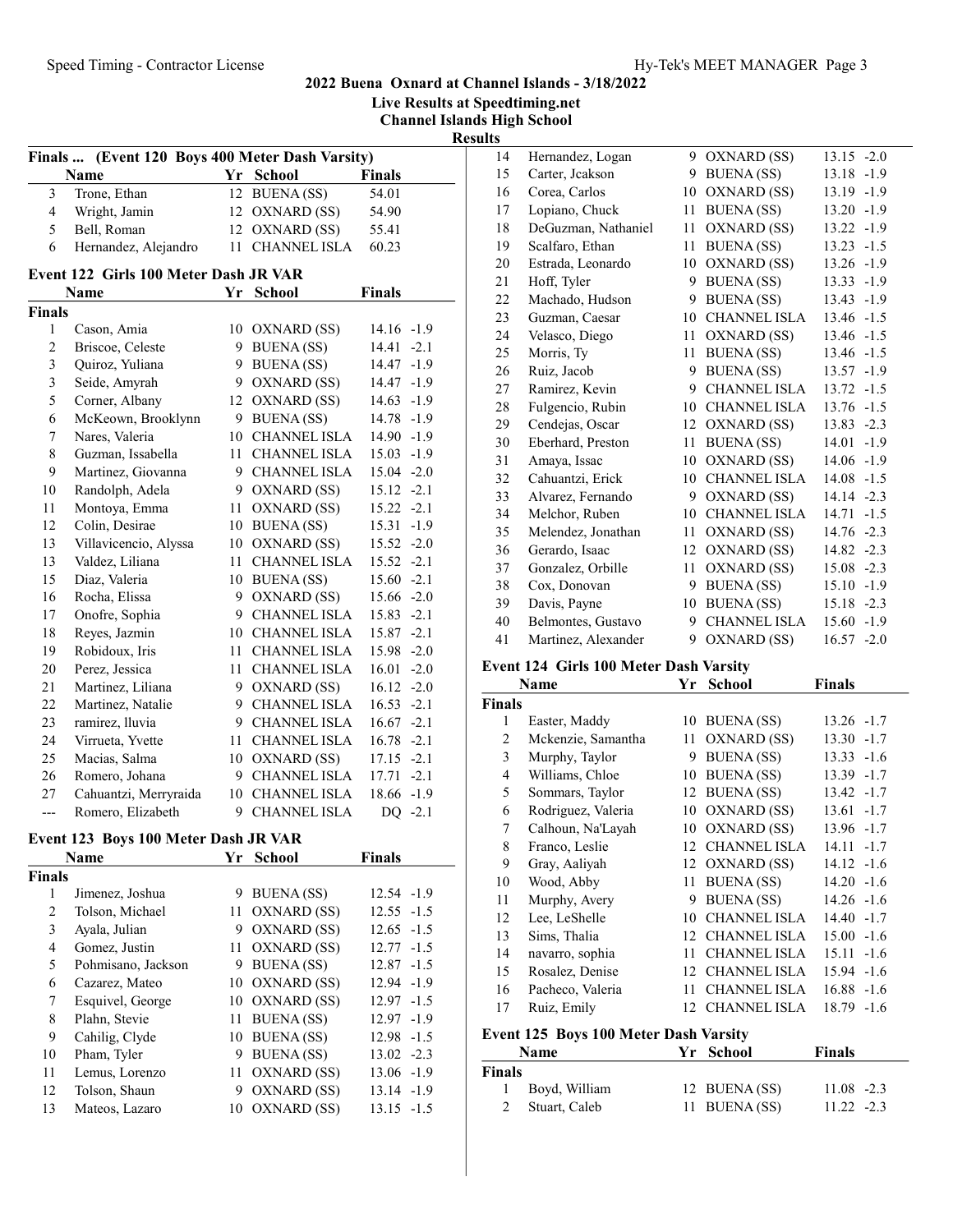Live Results at Speedtiming.net

Channel Islands High School

Results

|                | Finals  (Event 125 Boys 100 Meter Dash Varsity) |    |                     |                 |
|----------------|-------------------------------------------------|----|---------------------|-----------------|
|                | Name                                            | Yr | <b>School</b>       | <b>Finals</b>   |
| 3              | Harris, Camren                                  | 10 | OXNARD (SS)         | $11.27 -2.3$    |
| $\overline{4}$ | Marzette, Devon                                 | 12 | OXNARD (SS)         | $11.54 -2.3$    |
| 5              | Dill, Christian                                 | 12 | <b>BUENA</b> (SS)   | $11.55 - 2.3$   |
| 6              | Marzette, Caleb                                 | 10 | OXNARD (SS)         | $11.62 -1.4$    |
| 7              | Macalma, John                                   | 12 | CHANNEL ISLA        | $12.00 -2.3$    |
| 8              | Murphy, Jacob                                   | 12 | BUENA (SS)          | $12.00 -1.4$    |
| 9              | Pirtle, Chris                                   | 12 | OXNARD (SS)         | $12.08 - 1.4$   |
| 10             | Ramos, Ethan                                    | 11 | OXNARD (SS)         | $12.13 - 1.7$   |
| 11             | Contreras, Aiden                                | 12 | OXNARD (SS)         | $12.16 - 1.4$   |
| 12             | Garcia, Sabastian                               | 10 | CHANNEL ISLA        | $12.44 - 1.4$   |
| 13             | Rice, Brandon                                   |    | 12 BUENA (SS)       | $12.51 - 1.4$   |
| 14             | Cortez, Joab                                    | 9  | CHANNEL ISLA        | $12.52 - 2.3$   |
| 15             | Bautista, Treeden                               | 11 | <b>CHANNEL ISLA</b> | $12.57 - 1.4$   |
| 16             | Arevejo, Jonathan                               | 12 | <b>CHANNEL ISLA</b> | $12.68 - 1.4$   |
| 17             | Gonzalez, Julian                                |    | 12 CHANNEL ISLA     | $12.73 - 1.7$   |
| 18             | Barragan, Alfredo                               | 11 | CHANNEL ISLA        | $12.83 - 1.7$   |
| 19             | Brunkan, Kaiden                                 | 12 | <b>BUENA</b> (SS)   | 12.90<br>$-1.4$ |
| 20             | Gutierrez, Jorge                                | 12 | CHANNEL ISLA        | $-1.7$<br>12.91 |
| 21             | Ayala, Gerson                                   | 12 | CHANNEL ISLA        | $13.03 - 1.7$   |
| 22             | Montemayor, Bryan                               | 9  | <b>CHANNEL ISLA</b> | 13.49 -2.3      |
| 23             | Baumgartner, Xavier                             | 11 | <b>CHANNEL ISLA</b> | 13.83 -1.7      |

### Event 127 Girls 800 Meter Run JR VAR

|               | Name                           | Yr | School               | <b>Finals</b> |
|---------------|--------------------------------|----|----------------------|---------------|
| <b>Finals</b> |                                |    |                      |               |
| 1             | Pimental, Sienna               | 9  | OXNARD (SS)          | 2:48.62       |
| 2             | Fuentes, Danielle              | 10 | OXNARD (SS)          | 2:49.83       |
| 3             | Turrubiartes, Alexa            | 12 | <b>BUENA</b> (SS)    | 2:52.53       |
| 4             | Ortega, Carolina               | 9  | CHANNEL ISLA 2:54.55 |               |
| 5             | Guillen, Mariah                | 10 | OXNARD (SS)          | 2:59.78       |
| 6             | Ponce, Karina                  | 9  | OXNARD (SS)          | 3:04.24       |
| 7             | Alcantar, Sabrina              | 10 | CHANNEL ISLA 3:04.48 |               |
| 8             | Lackey, Lydia                  | 9  | OXNARD (SS)          | 3:17.14       |
| 9             | Nicely, Laura                  | 10 | <b>BUENA</b> (SS)    | 3:17.26       |
| 10            | Lopez, Mariah                  | 9  | OXNARD (SS)          | 3:18.35       |
| 11            | Abonce Nieto, MariaJose        | 9  | OXNARD (SS)          | 3:19.66       |
| 12            | Cruz, Ashly                    | 10 | OXNARD (SS)          | 3:20.78       |
| 13            | Gariby, Montserrat             | 11 | <b>BUENA</b> (SS)    | 3:20.94       |
| 14            | Ruiz, Pricilla                 | 10 | OXNARD (SS)          | 3:21.57       |
| 15            | Villalobos-Castillo, Ariana 11 |    | OXNARD (SS)          | 3:28.32       |
| 16            | Adame, Mae                     | 10 | OXNARD (SS)          | 3:31.03       |
| 17            | Oregel, Kimberli               | 9  | OXNARD (SS)          | 3:38.04       |
| 18            | Abdalla, Karolin               | 9  | OXNARD (SS)          | 3:38.89       |

## Event 128 Boys 800 Meter Run JR VAR

|               | <b>Name</b>       | Yr School      | <b>Finals</b> |  |
|---------------|-------------------|----------------|---------------|--|
| <b>Finals</b> |                   |                |               |  |
|               | Maldonado, Isaiah | 12 BUENA (SS)  | 2:15.81       |  |
| 2             | Quezada, Diego    | 11 OXNARD (SS) | 2:16.56       |  |
| 3             | Arce, Caleb       | 11 BUENA (SS)  | 2:17.30       |  |
| 4             | Lackey, Gabriel   | 11 OXNARD (SS) | 2:23.37       |  |
| 5             | Ortiz, Jorge      | 9 OXNARD (SS)  | 2:23.38       |  |
| 6             | Silva, Diego      | 11 BUENA (SS)  | 2:24.05       |  |

| шэ |                      |   |                |         |  |
|----|----------------------|---|----------------|---------|--|
|    | Torres, Logan        |   | 10 BUENA (SS)  | 2:24.73 |  |
| 8  | Pachon, Julian       | 9 | OXNARD (SS)    | 2:34.89 |  |
| 9  | Plew, Aidan          |   | 9 BUENA (SS)   | 2:35.03 |  |
| 10 | Pandey, Prakash      |   | 10 OXNARD (SS) | 2:40.21 |  |
| 11 | Flores, Leonardo     |   | 10 OXNARD (SS) | 2:41.18 |  |
| 12 | Perez, Alexis        |   | 10 OXNARD (SS) | 2:48.89 |  |
| 13 | Ortiz, Joshua        | 9 | OXNARD (SS)    | 2:56.70 |  |
| 14 | Cuevas, Raymond      | 9 | OXNARD (SS)    | 3:06.59 |  |
| 15 | Abonce Nieto, Javier | 9 | OXNARD (SS)    | 3:27.75 |  |
|    |                      |   |                |         |  |

### Event 129 Girls 800 Meter Run Varsity

|        | Name                 | Yr | <b>School</b>           | <b>Finals</b> |
|--------|----------------------|----|-------------------------|---------------|
| Finals |                      |    |                         |               |
|        | Mabry, Mckenna       |    | 11 BUENA (SS)           | 2:33.64       |
| 2      | Garcia Leos, Daniela |    | 10 CHANNEL ISLA 2:35.24 |               |
| 3      | Wilson, Maleah       |    | 12 OXNARD (SS)          | 2:36.01       |
| 4      | Ramirez, Kaliah      |    | 11 BUENA (SS)           | 2:39.18       |
| 5      | Bietsch, Isabella    |    | 11 OXNARD (SS)          | 2:44.62       |
| 6      | Molina, Yesenia      |    | 11 OXNARD (SS)          | 2:45.77       |
|        | Texis, Belem         |    | CHANNEL ISLA 2:46.70    |               |
| 8      | Ruiz, Stephanie      |    | 12 CHANNEL ISLA 2:51.30 |               |

## Event 130 Boys 800 Meter Run Varsity

|        | Name                  | Yr | <b>School</b>           | <b>Finals</b> |
|--------|-----------------------|----|-------------------------|---------------|
| Finals |                       |    |                         |               |
|        | Shore, Nik            |    | 12 BUENA (SS)           | 2:00.77       |
| 2      | Erickson, DJ (Daniel) |    | 12 OXNARD (SS)          | 2:01.37       |
| 3      | Valdez, Adrian        |    | 12 OXNARD (SS)          | 2:02.16       |
| 4      | Sonnenschein, Eric    |    | 12 BUENA (SS)           | 2:04.02       |
| 5      | Alvarez, Alexander    |    | 12 CHANNEL ISLA 2:05.49 |               |
| 6      | Adams, Sam            |    | 11 OXNARD (SS)          | 2:10.90       |
|        | Hernandez, Cristian   |    | 12 OXNARD (SS)          | 2:15.15       |
| 8      | Manriquez, Eric       | 11 | OXNARD (SS)             | 2:19.41       |
| 9      | Vasquez, Bryan        | 11 | OXNARD (SS)             | 2:21.52       |
| 10     | Gonzalez, Jairo       |    | CHANNEL ISLA 2:31.87    |               |

#### Event 132 Girls 300 Meter Hurdles JR VAR

|               | Name               | Yr. | School         | <b>Finals</b> |
|---------------|--------------------|-----|----------------|---------------|
| <b>Finals</b> |                    |     |                |               |
|               | Mejia, Elizabeth   |     | 10 OXNARD (SS) | 57.60         |
| 2             | Godoy, Susana      |     | 12 OXNARD (SS) | 60.34         |
| 3             | Onofre, Sophia     |     | 9 CHANNEL ISLA | 60.66         |
| 4             | Garcia, Katia      |     | 10 OXNARD (SS) | 62.40         |
| 5             | Sanchez, Monserrat |     | 9 OXNARD (SS)  | 63.82         |

## Event 133 Girls 300 Meter Hurdles Varsity

|                   |      | <b>Finals</b>                                                                                                                         |
|-------------------|------|---------------------------------------------------------------------------------------------------------------------------------------|
|                   |      |                                                                                                                                       |
| Brar-avelar, Zoey |      | 49.29                                                                                                                                 |
| Jones, Akira      |      | 53.53                                                                                                                                 |
| Campos, Athena    |      | 54.16                                                                                                                                 |
| Orozco, Isabel    |      | 56.82                                                                                                                                 |
| Gomez, Belmaris   |      | 57.65                                                                                                                                 |
| Castro, Anelisse  |      | 61.04                                                                                                                                 |
| Shannon, Grace    | 12   | 61.71                                                                                                                                 |
|                   | Name | Yr School<br>12 BUENA (SS)<br>11 OXNARD (SS)<br>12 OXNARD (SS)<br>12 CHANNEL ISLA<br>12 CHANNEL ISLA<br>12 CHANNEL ISLA<br>BUENA (SS) |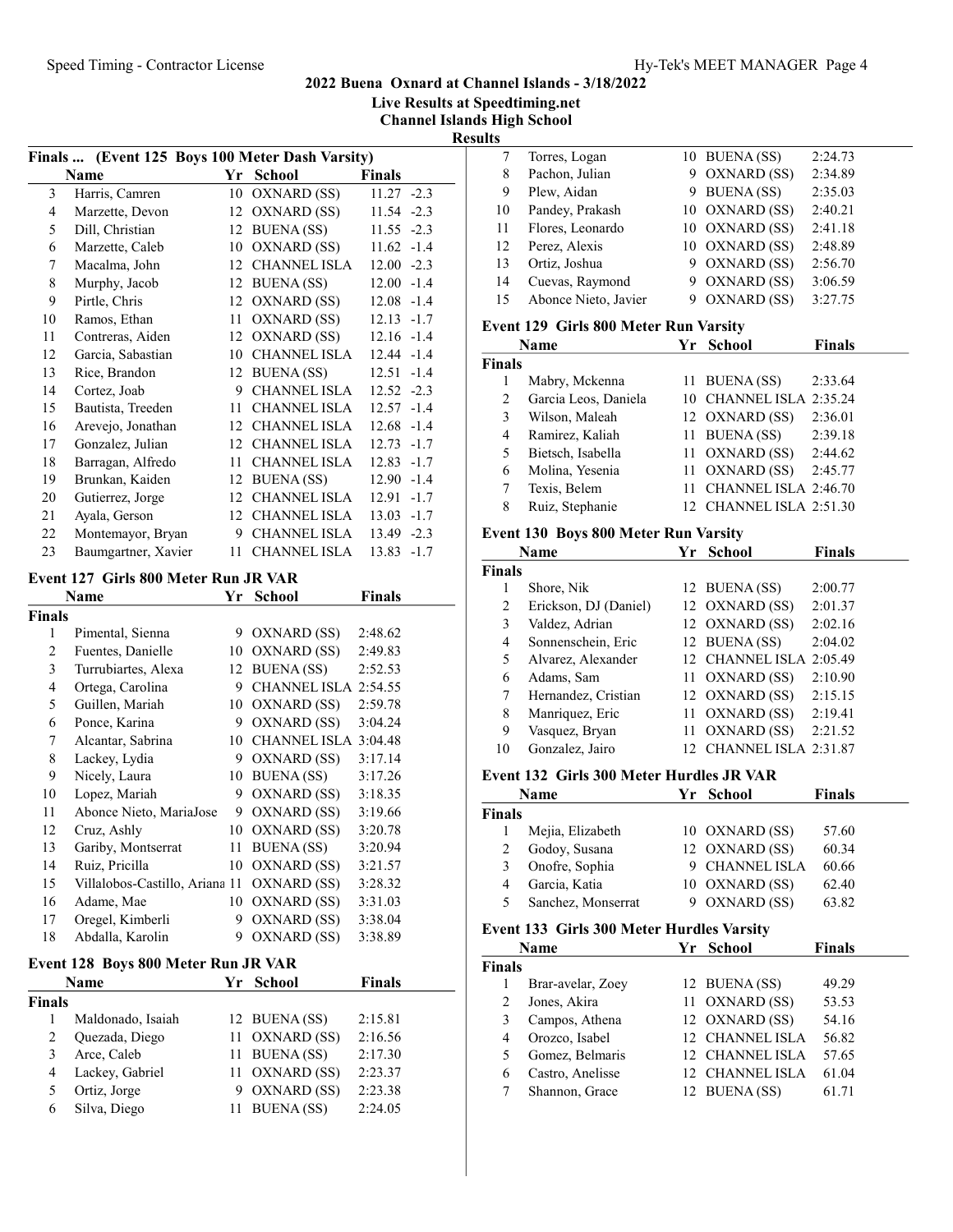Live Results at Speedtiming.net

Channel Islands High School Results

| Event 134 Boys 300 Meter Hurdles JR VAR |                 |    |                     |               |  |
|-----------------------------------------|-----------------|----|---------------------|---------------|--|
|                                         | Name            | Yr | School              | <b>Finals</b> |  |
| <b>Finals</b>                           |                 |    |                     |               |  |
|                                         | Pham, Tyler     |    | 9 BUENA (SS)        | 50.56         |  |
| $\mathfrak{D}_{\mathfrak{p}}$           | Pinon, Albert   |    | 10 OXNARD (SS)      | 52.54         |  |
| 3                                       | Ramirez, Kevin  |    | <b>CHANNEL ISLA</b> | 52.97         |  |
| 4                                       | Hoff, Tyler     |    | 9 BUENA (SS)        | 53.79         |  |
| 5                                       | Cendejas, Oscar |    | 12 OXNARD (SS)      | 55.22         |  |
| 6                                       | Rowley, Luke    |    | <b>BUENA</b> (SS)   | 56.41         |  |

## Event 135 Boys 300 Meter Hurdles Varsity

|               | <b>Name</b>      | Yr School       | <b>Finals</b> |
|---------------|------------------|-----------------|---------------|
| <b>Finals</b> |                  |                 |               |
|               | Guenther, Colin  | 11 BUENA (SS)   | 43.93         |
| 2             | Fuentes, Joshua  | 11 OXNARD (SS)  | 44.81         |
| 3             | Daniel, Maxwell  | 10 BUENA (SS)   | 45.19         |
| 4             | Giron, Aaron     | 11 OXNARD (SS)  | 45.84         |
| 5             | Oregel, Carlos   | 12 OXNARD (SS)  | 48.06         |
| 6             | Ayala, Gerson    | 12 CHANNEL ISLA | 48.28         |
|               | Gutierrez, Jorge | 12 CHANNEL ISLA | 49.83         |

# Event 137 Girls 200 Meter Dash JR VAR

| 30.14<br>$-1.8$<br>30.58<br>$-1.9$<br>30.63<br>$-1.8$<br>$30.75 - 1.8$<br>30.81<br>$-1.8$ |
|-------------------------------------------------------------------------------------------|
|                                                                                           |
|                                                                                           |
|                                                                                           |
|                                                                                           |
|                                                                                           |
|                                                                                           |
| 31.20<br>$-1.9$                                                                           |
| 31.45<br>$-1.8$                                                                           |
| $31.54 - 1.9$                                                                             |
| 31.57<br>$-1.8$                                                                           |
| $31.66 - 1.5$                                                                             |
| $31.74 - 1.9$                                                                             |
| $31.88 - 1.7$                                                                             |
| $32.03 - 1.9$                                                                             |
| 32.23<br>$-1.7$                                                                           |
| $32.23 - 1.7$                                                                             |
| $32.99 - 1.8$                                                                             |
| $33.03 -1.5$                                                                              |
| 33.13<br>$-1.7$                                                                           |
| $33.36 - 2.0$                                                                             |
| $33.60 -1.9$                                                                              |
| $33.98 - 1.9$                                                                             |
| $-1.5$<br>34.08                                                                           |
| $34.80 - 1.7$                                                                             |
| $34.84 - 2.0$                                                                             |
| $35.07 - 1.9$                                                                             |
| 35.15<br>$-1.7$                                                                           |
| 36.06<br>$-1.7$                                                                           |
| 37.30<br>$-1.5$                                                                           |
|                                                                                           |

| Event 138 Boys 200 Meter Dash JR VAR |                     |    |                     |                 |
|--------------------------------------|---------------------|----|---------------------|-----------------|
|                                      | Name                |    | Yr School           | <b>Finals</b>   |
| <b>Finals</b>                        |                     |    |                     |                 |
| 1                                    | Tolson, Michael     | 11 | OXNARD (SS)         | $25.16 - 1.5$   |
| 2                                    | Gomez, Justin       | 11 | OXNARD (SS)         | 25.85<br>$-1.5$ |
| 3                                    | Ayala, Julian       | 9  | OXNARD (SS)         | 26.21<br>$-1.5$ |
| $\overline{4}$                       | Mateos, Lazaro      | 10 | OXNARD (SS)         | $26.42 -0.8$    |
| 5                                    | Cazarez, Mateo      | 10 | OXNARD (SS)         | $26.54 - 1.5$   |
| 6                                    | Hutton, Jonel       | 9  | OXNARD (SS)         | $26.65 - 1.5$   |
| 7                                    | Esquivel, George    | 10 | OXNARD (SS)         | $26.73 - 0.8$   |
| 8                                    | Munoz, Jacob        | 12 | OXNARD (SS)         | $26.90 -1.5$    |
| 9                                    | Tolson, Shaun       | 9  | OXNARD (SS)         | 27.04<br>$-1.5$ |
| 10                                   | Estrada, Leonardo   | 10 | OXNARD (SS)         | $27.20 -0.8$    |
| 11                                   | Carter, Jeakson     | 9  | <b>BUENA</b> (SS)   | $27.30 -0.8$    |
| 12                                   | Lemus, Lorenzo      | 11 | OXNARD (SS)         | $27.32 -1.5$    |
| 13                                   | Ruiz, Jacob         | 9  | <b>BUENA(SS)</b>    | 27.38 -0.8      |
| 14                                   | Plahn, Stevie       | 11 | <b>BUENA</b> (SS)   | $27.46 - 0.8$   |
| 15                                   | Hernandez, Logan    | 9  | OXNARD (SS)         | 27.54 -2.5      |
| 16                                   | Corea, Carlos       | 10 | OXNARD (SS)         | 27.58 -2.1      |
| 17                                   | Guzman, Caesar      | 10 | <b>CHANNEL ISLA</b> | $27.62 -1.5$    |
| 18                                   | Fulgencio, Rubin    | 10 | <b>CHANNEL ISLA</b> | $27.92 -1.5$    |
| 19                                   | DeGuzman, Nathaniel | 11 | OXNARD (SS)         | $28.14 -2.1$    |
| 20                                   | Camacho, Nathaniel  | 11 | OXNARD (SS)         | $28.36 -2.5$    |
| 21                                   | Amaya, Issac        | 10 | OXNARD (SS)         | $29.69 -2.1$    |
| 22                                   | Alvarez, Fernando   | 9  | OXNARD (SS)         | 30.04<br>$-2.1$ |
| 23                                   | Melchor, Ruben      | 10 | <b>CHANNEL ISLA</b> | $30.08 - 0.8$   |
| 24                                   | Gerardo, Isaac      | 12 | OXNARD (SS)         | $30.54 -2.5$    |
| 25                                   | Melendez, Jonathan  | 11 | OXNARD (SS)         | $30.83 - 2.5$   |
| 26                                   | Gonzalez, Orbille   | 11 | OXNARD (SS)         | $31.21 -2.5$    |
| 27                                   | Davis, Payne        | 10 | <b>BUENA</b> (SS)   | $31.37 -2.1$    |
| 28                                   | Belmontes, Gustavo  | 9  | <b>CHANNEL ISLA</b> | $33.15 -0.8$    |
| 29                                   | Martinez, Alexander | 9  | OXNARD (SS)         | 34.93 -2.5      |
|                                      |                     |    |                     |                 |

#### Event 139 Girls 200 Meter Dash Varsity

|                | Name               |                 | Yr School           | <b>Finals</b>   |
|----------------|--------------------|-----------------|---------------------|-----------------|
| Finals         |                    |                 |                     |                 |
| 1              | Sommars, Taylor    |                 | 12 BUENA (SS)       | $27.45 - 1.8$   |
| $\overline{c}$ | Medina, Ali        |                 | 10 OXNARD (SS)      | $27.73 - 1.8$   |
| 3              | Williams, Chloe    | 10              | <b>BUENA</b> (SS)   | $27.88 - 1.8$   |
| 4              | Easter, Maddy      |                 | 10 BUENA (SS)       | $27.96 -1.8$    |
| 5              | Murphy, Taylor     | 9               | BUENA (SS)          | $28.07 -1.4$    |
| 6              | Rodriguez, Valeria |                 | 10 OXNARD (SS)      | $28.39 -1.8$    |
| 7              | Gomez, Camila      |                 | 12 CHANNEL ISLA     | $28.90 -1.8$    |
| 8              | Franco, Leslie     | 12 <sub>1</sub> | <b>CHANNEL ISLA</b> | $29.20 -1.8$    |
| 9              | Calhoun, Na'Layah  |                 | 10 OXNARD (SS)      | $29.37 - 1.4$   |
| 10             | Murphy, Avery      | 9               | BUENA (SS)          | $29.72 -1.4$    |
| 11             | Lee, LeShelle      | 10              | <b>CHANNEL ISLA</b> | $30.34 -1.8$    |
| 12             | Cunningham, Audrey |                 | 10 BUENA (SS)       | $30.50 -1.4$    |
| 13             | navarro, sophia    | 11              | <b>CHANNEL ISLA</b> | $31.38 - 1.4$   |
| 14             | Ramos, Jacqueline  | 12              | <b>CHANNEL ISLA</b> | 34.97<br>$-0.6$ |
| 15             | Ruiz, Emily        | 12.             | <b>CHANNEL ISLA</b> | $38.80 - 0.6$   |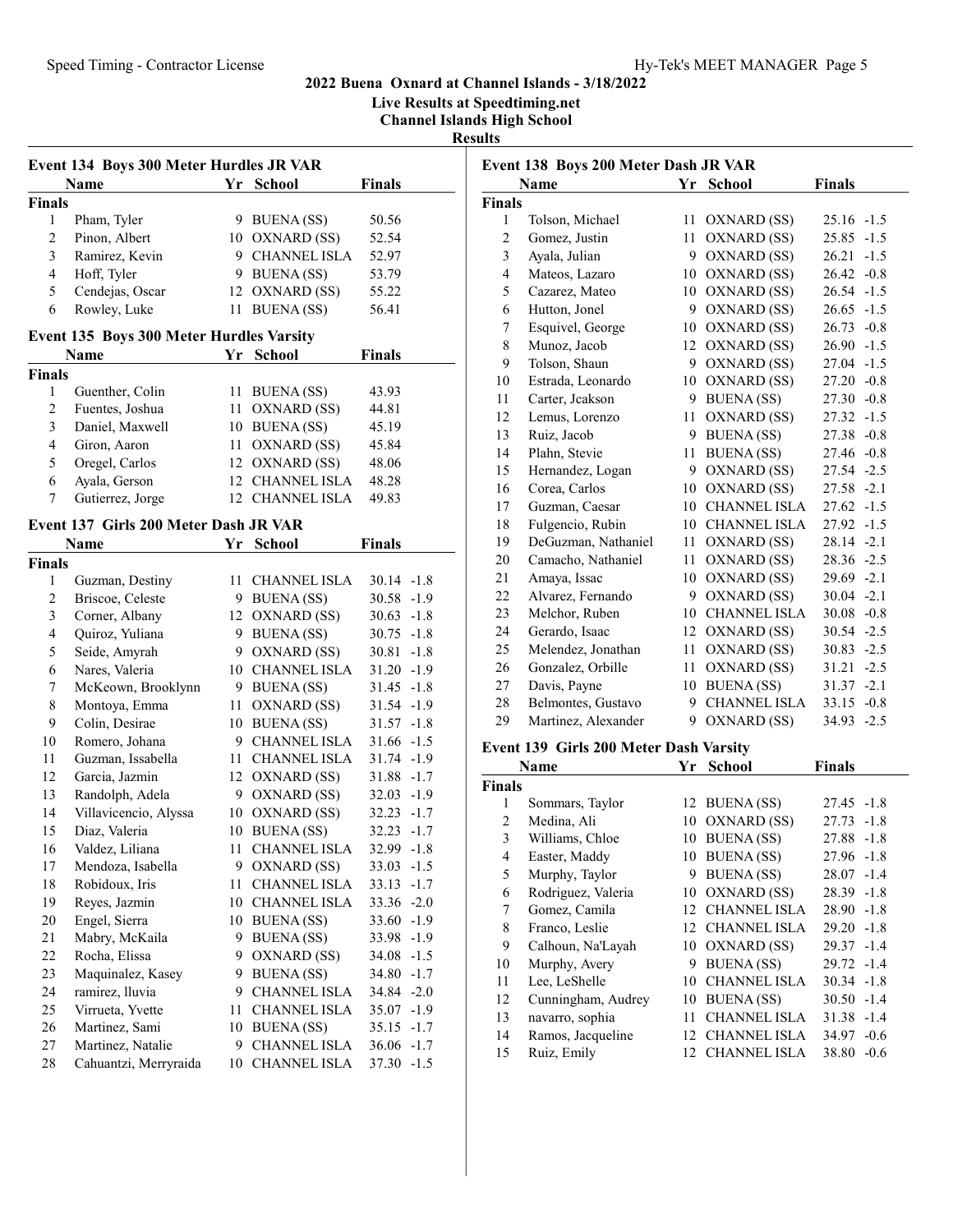Live Results at Speedtiming.net

Channel Islands High School

Results

| Event 140 Boys 200 Meter Dash Varsity |                     |    |                     |               |
|---------------------------------------|---------------------|----|---------------------|---------------|
|                                       | Name                | Yr | <b>School</b>       | Finals        |
| Finals                                |                     |    |                     |               |
| 1                                     | Boyd, William       |    | 12 BUENA (SS)       | $22.65 - 1.2$ |
| $\overline{c}$                        | Stuart, Caleb       | 11 | BUENA (SS)          | $23.05 -1.2$  |
| 3                                     | Harris, Camren      | 10 | OXNARD (SS)         | $23.26 -1.2$  |
| 4                                     | Marzette, Caleb     | 10 | OXNARD (SS)         | $23.67 -1.2$  |
| 5                                     | Gomez, Alejandro    | 10 | CHANNEL ISLA        | $23.74 - 1.2$ |
| 6                                     | Marzette, Devon     |    | 12 OXNARD (SS)      | $24.47 - 1.2$ |
| 7                                     | Macalma, John       | 12 | CHANNEL ISLA        | $24.66 - 1.2$ |
| 8                                     | Ramos, Ethan        | 11 | OXNARD (SS)         | $25.19 -1.7$  |
| 9                                     | Arevejo, Jonathan   |    | 12 CHANNEL ISLA     | $25.83 -1.5$  |
| 10                                    | Bautista, Treeden   | 11 | <b>CHANNEL ISLA</b> | $25.84 - 1.7$ |
| 11                                    | Vo, Caleb           | 10 | OXNARD (SS)         | $26.33 - 1.5$ |
| 12                                    | Gutierrez, Jorge    |    | 12 CHANNEL ISLA     | $26.33 - 1.5$ |
| 13                                    | Barragan, Alfredo   | 11 | <b>CHANNEL ISLA</b> | $26.42 -1.7$  |
| 14                                    | Velasquez, Dominick |    | 10 OXNARD (SS)      | $26.92 -1.7$  |
| Event 142 Girls 3200 Meter Run JR VAR |                     |    |                     |               |
|                                       | Name                | Yr | School              | <b>Finals</b> |

| Finals       |                     |                         |
|--------------|---------------------|-------------------------|
| $\mathbf{1}$ | Voshell, Emerson    | 9 OXNARD (SS) 14:30.50  |
|              | 2 Lopez, Arianna    | 9 CHANNEL ISLA14:41.00  |
|              | 3 Gonzalez, Yoselin | 11 CHANNEL ISLA15:06.00 |
|              | 4 Granado, Emily    | 9 CHANNEL ISLA16:30.70  |

#### Event 143 Boys 3200 Meter Run JR VAR

|        | Name              |   | Yr School               | <b>Finals</b> |
|--------|-------------------|---|-------------------------|---------------|
| Finals |                   |   |                         |               |
|        | Crisostomo, Colin |   | 11 BUENA (SS)           | 10:55.52      |
|        | Torres, Logan     |   | 10 BUENA (SS)           | 11:16.24      |
| 3      | Jimenez, Yair     |   | 9 OXNARD (SS)           | 11:36.86      |
| 4      | Gonzalez, Owen    |   | 9 OXNARD (SS) 12:03.70  |               |
| 5      | Decastro, Gabriel | 9 | CHANNEL ISLA12:07.91    |               |
| 6      | Lopez, Guadalupe  |   | 10 CHANNEL ISLA12:41.90 |               |
|        | Tellez, Ruben     |   | CHANNEL ISLA12:41.94    |               |

#### Event 144 Girls 3200 Meter Run Varsity

| Name              |  | <b>Finals</b>                               |                                                                                           |
|-------------------|--|---------------------------------------------|-------------------------------------------------------------------------------------------|
|                   |  |                                             |                                                                                           |
| Trask, Claire     |  | 12:09.60                                    |                                                                                           |
| Okun, Ava         |  |                                             |                                                                                           |
| Torres, Brianna   |  |                                             |                                                                                           |
| Sanchez, Daisy    |  |                                             |                                                                                           |
| Bietsch, Isabella |  |                                             |                                                                                           |
|                   |  | Yr School<br>12 BUENA (SS)<br>11 BUENA (SS) | 12:19.70<br>11 OXNARD (SS) 12:42.80<br>11 CHANNEL ISLA13:17.40<br>11 OXNARD (SS) 13:32.00 |

#### Event 145 Boys 3200 Meter Run Varsity

|                    |                              | <b>Finals</b>                                                                  |                                                    |
|--------------------|------------------------------|--------------------------------------------------------------------------------|----------------------------------------------------|
|                    |                              |                                                                                |                                                    |
| Wiggins, Elias     |                              | 9:28.74                                                                        |                                                    |
| Valdez, Adrian     |                              | 9:57.35                                                                        |                                                    |
| Contreras, Gabriel |                              |                                                                                |                                                    |
| Herrera, Braden    |                              | 10:14.58                                                                       |                                                    |
| Guzman, Bryan      |                              |                                                                                |                                                    |
| Lawrence, Ron      |                              | 11:25.37                                                                       |                                                    |
|                    | <b>Name</b><br><b>Finals</b> | Yr School<br>12 BUENA (SS)<br>12 OXNARD (SS)<br>9 BUENA (SS)<br>12 OXNARD (SS) | 12 CHANNEL ISLA10:08.01<br>12 OXNARD (SS) 10:51.10 |

| 11 L.S |                                          |                         |
|--------|------------------------------------------|-------------------------|
|        | Perez, Francisco                         | 12 CHANNEL ISLA11:36.11 |
|        | 8 Gonzalez, Jairo                        | 12 CHANNEL ISLA11:57.95 |
|        | Event 147 Girls 4x400 Meter Relay JR VAR |                         |

#### Team Relay Finals Finals 1 OXNARD (SS) A 4:50.56<br>1) Barrera, Kevelyn 9 2) Fuentes, Danielle 10 2) Fuentes, Danielle 10<br>4) Pimental, Sienna 9 3) Guillen, Mariah 10 2 CHANNEL ISLANDS (SS A 5:23.47 1) Ortega, Carolina 9 2) Barajas, Ruby 9<br>3) Romero, Johana 9 4) Naranjo, Valerie 4) Naranjo, Valerie 10

#### Event 148 Boys 4x400 Meter Relay JR VAR

| Team                        | Relay | Finals                |
|-----------------------------|-------|-----------------------|
| <b>Finals</b>               |       |                       |
| OXNARD (SS)                 | А     | 4:09.30               |
| 1) Hutton, Jonel 9          |       | 2) Lackey, Gabriel 11 |
| 3) Martinez, Adam 9         |       | 4) Quezada, Diego 11  |
| <b>CHANNEL ISLANDS (SS)</b> |       | 4:27.86               |

#### Event 149 Girls 4x400 Meter Relay Varsity

|               | Team                        | Relay           | <b>Finals</b>         |  |
|---------------|-----------------------------|-----------------|-----------------------|--|
| <b>Finals</b> |                             |                 |                       |  |
|               | BUENA (SS)                  | А               | 4:18.16               |  |
|               | 1) Brar-avelar, Zoey 12     |                 | 2) Sommars, Taylor 12 |  |
|               | 3) Williams, Chloe 10       | 4) Okun, Ava 11 |                       |  |
|               | OXNARD (SS)                 | А               | 4:31.88               |  |
| 3             | <b>CHANNEL ISLANDS (SS)</b> |                 | 4:37.27               |  |

## Event 150 Boys 4x400 Meter Relay Varsity

| <b>Team</b>                     | Relay | <b>Finals</b>         |
|---------------------------------|-------|-----------------------|
| <b>Finals</b>                   |       |                       |
| <b>BUENA</b> (SS)               | Α     | 3:33.27               |
| 1) Wiggins, Elias 12            |       | 2) Trone, Ethan 12    |
| 3) Shore, Nik 12                |       | 4) Dill, Christian 12 |
| <b>CHANNEL ISLANDS (SS</b><br>2 | A     | 3:41.89               |
| OXNARD (SS)<br>3                | Α     | 3:43.83               |
| 1) Wright, Jamin 12             |       | 2) Erickson, DJ 12    |
| 3) Marzette, Devon 12           |       | 4) Bell, Roman 12     |
| OXNARD (SS)<br>4                | В     | 3:50.69               |

#### Event 202 Girls Long Jump JR VAR

|                       |      | <b>Finals</b> |                                                                                                                                                                                                                                                                                 |
|-----------------------|------|---------------|---------------------------------------------------------------------------------------------------------------------------------------------------------------------------------------------------------------------------------------------------------------------------------|
|                       |      |               |                                                                                                                                                                                                                                                                                 |
| Garcia, Katia         |      |               |                                                                                                                                                                                                                                                                                 |
| Corner, Albany        |      |               |                                                                                                                                                                                                                                                                                 |
| Nares, Valeria        |      |               |                                                                                                                                                                                                                                                                                 |
| Onofre, Sophia        |      |               |                                                                                                                                                                                                                                                                                 |
| Macias, Salma         |      |               |                                                                                                                                                                                                                                                                                 |
| Godoy, Suzy           |      |               |                                                                                                                                                                                                                                                                                 |
| Randolph, Adela       |      |               |                                                                                                                                                                                                                                                                                 |
| Villavicencio, Alyssa |      |               |                                                                                                                                                                                                                                                                                 |
| Montoya, Emma         |      |               |                                                                                                                                                                                                                                                                                 |
|                       | Name | Yr School     | 10 OXNARD (SS) 12-11.00 NWI<br>12 OXNARD (SS) 12-08.50 NWI<br>10 CHANNEL ISLA12-06.00 NWI<br>CHANNEL ISLA12-05.00 NWI<br>10 OXNARD (SS) 12-02.75 NWI<br>12 OXNARD (SS) 12-02.50 NWI<br>9 OXNARD (SS) 11-08.50 NWI<br>10 OXNARD (SS) 10-09.50 NWI<br>11 OXNARD (SS) 10-04.00 NWI |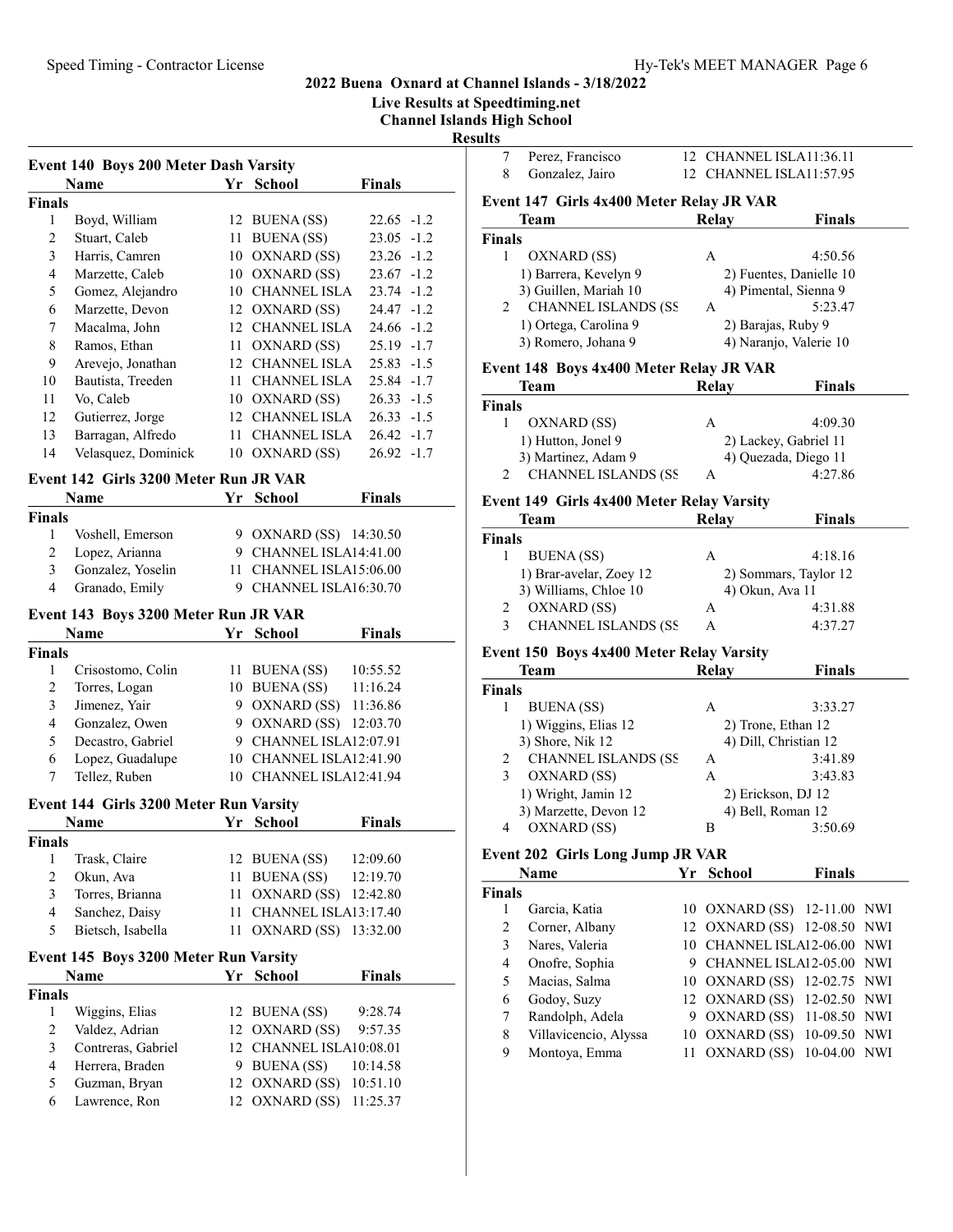Live Results at Speedtiming.net

Channel Islands High School

#### Results

| Event 203 Boys Long Jump JR VAR |                    |     |                      |               |            |
|---------------------------------|--------------------|-----|----------------------|---------------|------------|
|                                 | <b>Name</b>        | Yr. | <b>School</b>        | <b>Finals</b> |            |
| Finals                          |                    |     |                      |               |            |
| 1                               | Munoz, Jacob       | 12  | OXNARD (SS)          | $16-04.25$    | NWI        |
| $\overline{c}$                  | Stiles, Owen       | 10  | <b>BUENA</b> (SS)    | 16-01.75      | <b>NWI</b> |
| 3                               | Pohmisano, Jackson | 9   | <b>BUENA</b> (SS)    | 16-01.00      | <b>NWI</b> |
| 4                               | Cahilig, Clyde     | 10  | <b>BUENA</b> (SS)    | 15-11.75      | <b>NWI</b> |
| 5                               | Lopiano, Chuck     | 11  | <b>BUENA</b> (SS)    | 15-11.00      | <b>NWI</b> |
| 6                               | Jimenez, Joshua    | 9   | <b>BUENA</b> (SS)    | 15-09.00      | <b>NWI</b> |
| 7                               | Eberhard, Preston  | 11  | <b>BUENA</b> (SS)    | 15-08.75      | <b>NWI</b> |
| 8                               | Carter, Jeakson    | 9   | <b>BUENA</b> (SS)    | 15-08.50      | <b>NWI</b> |
| 9                               | Tinoco, Nicholas   | 11  | OXNARD (SS)          | $14 - 11.00$  | <b>NWI</b> |
| 10                              | Scalfaro, Ethan    | 11  | <b>BUENA</b> (SS)    | 14-10.25      | <b>NWI</b> |
| 11                              | Cahuantzi, Erick   | 10  | CHANNEL ISLA13-07.75 |               | <b>NWI</b> |
| 12                              | Melchor, Ruben     | 10  | CHANNEL ISLA13-04.00 |               | <b>NWI</b> |
| 13                              | Pinon, Albert      | 10  | OXNARD (SS)          | 13-02.75      | <b>NWI</b> |
| 14                              | Mateos, Lazaro     | 10  | OXNARD (SS)          | 12-11.25 NWI  |            |
| 15                              | Chavarria, Roman   | 9   | <b>BUENA</b> (SS)    | 8-09.50       | NWI        |

## Event 204 Girls Long Jump Varsity

|        | Name                  |     | Yr School                   | <b>Finals</b> |  |
|--------|-----------------------|-----|-----------------------------|---------------|--|
| Finals |                       |     |                             |               |  |
| 1      | Wood, Abby            | 11  | <b>BUENA</b> (SS)           | 14-06.75 NWI  |  |
| 2      | Murphy, Avery         | 9   | <b>BUENA</b> (SS)           | 14-06.00 NWI  |  |
| 3      | Gray, Aaliyah         |     | 12 OXNARD (SS)              | 14-05.25 NWI  |  |
| 4      | Jones, Akira          |     | 11 OXNARD (SS)              | 13-11.50 NWI  |  |
| 5      | Campos, Athena        |     | 12 OXNARD (SS)              | 13-10.00 NWI  |  |
| 6      | Medina, Ali           |     | 10 OXNARD (SS)              | 13-08.50 NWI  |  |
| 7      | Hebert-Ally, Samantha |     | 11 OXNARD (SS) 13-08.00 NWI |               |  |
| 8      | Sims, Thalia          | 12. | CHANNEL ISLA13-07.00 NWI    |               |  |
| 9      | Yamul, Kristan        |     | 11 OXNARD (SS) 13-05.25 NWI |               |  |
| 10     | Hunt, Tatyana         |     | 12 OXNARD (SS) 13-04.00 NWI |               |  |
| 11     | Gallagher, Ciara      |     | 12 OXNARD (SS) 13-03.75 NWI |               |  |
| 12     | Franco, Leslie        | 12. | CHANNEL ISLA12-10.00 NWI    |               |  |
| 13     | navarro, sophia       |     | CHANNEL ISLA12-00.50 NWI    |               |  |

## Event 205 Boys Long Jump Varsity

| <b>Name</b>         |     | <b>Finals</b>                                                                 |                                                                                                                                                                                                                                                                                                          |
|---------------------|-----|-------------------------------------------------------------------------------|----------------------------------------------------------------------------------------------------------------------------------------------------------------------------------------------------------------------------------------------------------------------------------------------------------|
|                     |     |                                                                               |                                                                                                                                                                                                                                                                                                          |
| Toumeh, Ellie       |     |                                                                               |                                                                                                                                                                                                                                                                                                          |
| Murphy, Jacob       |     |                                                                               |                                                                                                                                                                                                                                                                                                          |
| Cole, Darin         |     |                                                                               |                                                                                                                                                                                                                                                                                                          |
| Rice, Brandon       |     |                                                                               |                                                                                                                                                                                                                                                                                                          |
| Garcia, Sabastian   | 10  |                                                                               |                                                                                                                                                                                                                                                                                                          |
| Barragan, Alfredo   | 11  |                                                                               |                                                                                                                                                                                                                                                                                                          |
| Contreras, Aiden    |     |                                                                               |                                                                                                                                                                                                                                                                                                          |
| Marzette, Caleb     |     |                                                                               |                                                                                                                                                                                                                                                                                                          |
| Ayala, Gerson       |     |                                                                               |                                                                                                                                                                                                                                                                                                          |
| Giron, Aaron        | 11  |                                                                               |                                                                                                                                                                                                                                                                                                          |
| Velasquez, Dominick |     |                                                                               |                                                                                                                                                                                                                                                                                                          |
| Martinez, Juan      | 12. |                                                                               |                                                                                                                                                                                                                                                                                                          |
|                     |     | Yr School<br>11 BUENA (SS)<br>12 BUENA (SS)<br>12 BUENA (SS)<br>12 BUENA (SS) | 19-04.25 NWI<br>18-02.00 NWI<br>17-04.00 NWI<br>16-09.50 NWI<br>CHANNEL ISLA16-08.00 NWI<br>CHANNEL ISLA15-11.00 NWI<br>12 OXNARD (SS) 15-08.25 NWI<br>10 OXNARD (SS) 15-07.25 NWI<br>12 CHANNEL ISLA15-07.00 NWI<br>OXNARD (SS) 15-03.00 NWI<br>10 OXNARD (SS) 15-01.00 NWI<br>CHANNEL ISLA15-01.00 NWI |

| นเเร                                         |                                                 |    |                             |               |            |
|----------------------------------------------|-------------------------------------------------|----|-----------------------------|---------------|------------|
|                                              | Event 207 Girls High Jump JR VAR                |    |                             |               |            |
|                                              | Name                                            | Yr | <b>School</b>               | <b>Finals</b> |            |
| <b>Finals</b>                                |                                                 |    |                             |               |            |
| 1                                            | Mejia, Elizabeth                                |    | 10 OXNARD (SS)              | $3-10.00$     |            |
|                                              | <b>Event 208 Boys High Jump JR VAR</b>          |    |                             |               |            |
|                                              | Name                                            |    | Yr School                   | <b>Finals</b> |            |
| <b>Finals</b>                                |                                                 |    |                             |               |            |
| 1                                            | Stiles, Owen                                    |    | 10 BUENA (SS)               | J5-00.00      |            |
| 2                                            | Carter, Jeakson                                 |    | 9 BUENA (SS)                | J5-00.00      |            |
| 3                                            | Cahilig, Clyde                                  |    | 10 BUENA (SS)               | 4-10.00       |            |
| $\overline{4}$                               | Pohmisano, Jackson                              |    | 9 BUENA (SS)                | 4-06.00       |            |
|                                              | <b>Event 209 Girls High Jump Varsity</b>        |    |                             |               |            |
| <b>School</b><br><b>Finals</b><br>Name<br>Yr |                                                 |    |                             |               |            |
| <b>Finals</b>                                |                                                 |    |                             |               |            |
| 1                                            | Wood, Abby                                      |    | 11 BUENA (SS)               | J4-06.00      |            |
| 2                                            | Campos, Athena                                  |    | 12 OXNARD (SS) J4-06.00     |               |            |
| 3                                            | Gallagher, Ciara                                |    | 12 OXNARD (SS) 4-04.00      |               |            |
| 3                                            | Yamul, Kristan                                  |    | 11 OXNARD (SS) 4-04.00      |               |            |
| 3                                            | Davis, Kayla                                    |    | 12 OXNARD (SS)              | J4-03.00      |            |
| 6                                            | Lee, LeShelle                                   |    | 10 CHANNEL ISLA 4-00.00     |               |            |
|                                              |                                                 |    |                             |               |            |
|                                              | Event 210 Boys High Jump Varsity<br><b>Name</b> |    | <b>School</b>               |               |            |
|                                              |                                                 | Yr |                             | <b>Finals</b> |            |
| <b>Finals</b><br>1                           | Martinez, Freddy                                |    | 12 BUENA (SS) 5-10.00       |               |            |
| 2                                            | Molina, Wakine                                  |    | 10 BUENA (SS) 5-06.00       |               |            |
| 3                                            | Pirtle, Chris                                   |    | 12 OXNARD (SS) 5-04.00      |               |            |
| 3                                            | Montemayor, Bryan                               |    | 9 CHANNEL ISLA 5-04.00      |               |            |
| 5                                            | Cole, Darin                                     |    | 12 BUENA (SS)               | 5-00.00       |            |
| 5                                            | Cortez, Joab                                    |    | 9 CHANNEL ISLA 5-00.00      |               |            |
| $---$                                        | Segura, Alfonso                                 |    | 12 CHANNEL ISLA             | NH            |            |
|                                              |                                                 |    |                             |               |            |
|                                              | <b>Event 212 Girls Triple Jump JR VAR</b>       |    |                             |               |            |
|                                              | <b>Name</b>                                     | Yr | <b>School</b>               | <b>Finals</b> |            |
| <b>Finals</b><br>1                           | Mejia, Elizabeth                                |    | 10 OXNARD (SS) 26-05.00 NWI |               |            |
| 2                                            | Onofre, Sophia                                  |    | 9 CHANNEL ISLA26-00.50 NWI  |               |            |
|                                              |                                                 |    |                             |               |            |
|                                              | <b>Event 213 Boys Triple Jump JR VAR</b>        |    |                             |               |            |
|                                              | Name                                            | Yr | <b>School</b>               | <b>Finals</b> |            |
| <b>Finals</b>                                |                                                 |    |                             |               |            |
| 1                                            | Cahuantzi, Erick                                |    | 10 CHANNEL ISLA26-11.50 NWI |               |            |
|                                              | <b>Event 214 Girls Triple Jump Varsity</b>      |    |                             |               |            |
|                                              | Name                                            | Yr | <b>School</b>               | <b>Finals</b> |            |
| <b>Finals</b>                                |                                                 |    |                             |               |            |
| 1                                            | Hunt, Tatyana                                   |    | 12 OXNARD (SS) 33-02.75 NWI |               |            |
| 2                                            | Hebert- Ally, Samantha                          | 11 | OXNARD (SS) 30-04.75        |               | <b>NWI</b> |
| 3                                            | navarro, sophia                                 | 11 | CHANNEL ISLA27-03.25        |               | NWI        |
| 4                                            | Davis, Kayla                                    |    | 12 OXNARD (SS) 26-07.25 NWI |               |            |
| 5                                            | Sims, Thalia                                    |    | 12 CHANNEL ISLA25-10.50 NWI |               |            |
|                                              |                                                 |    |                             |               |            |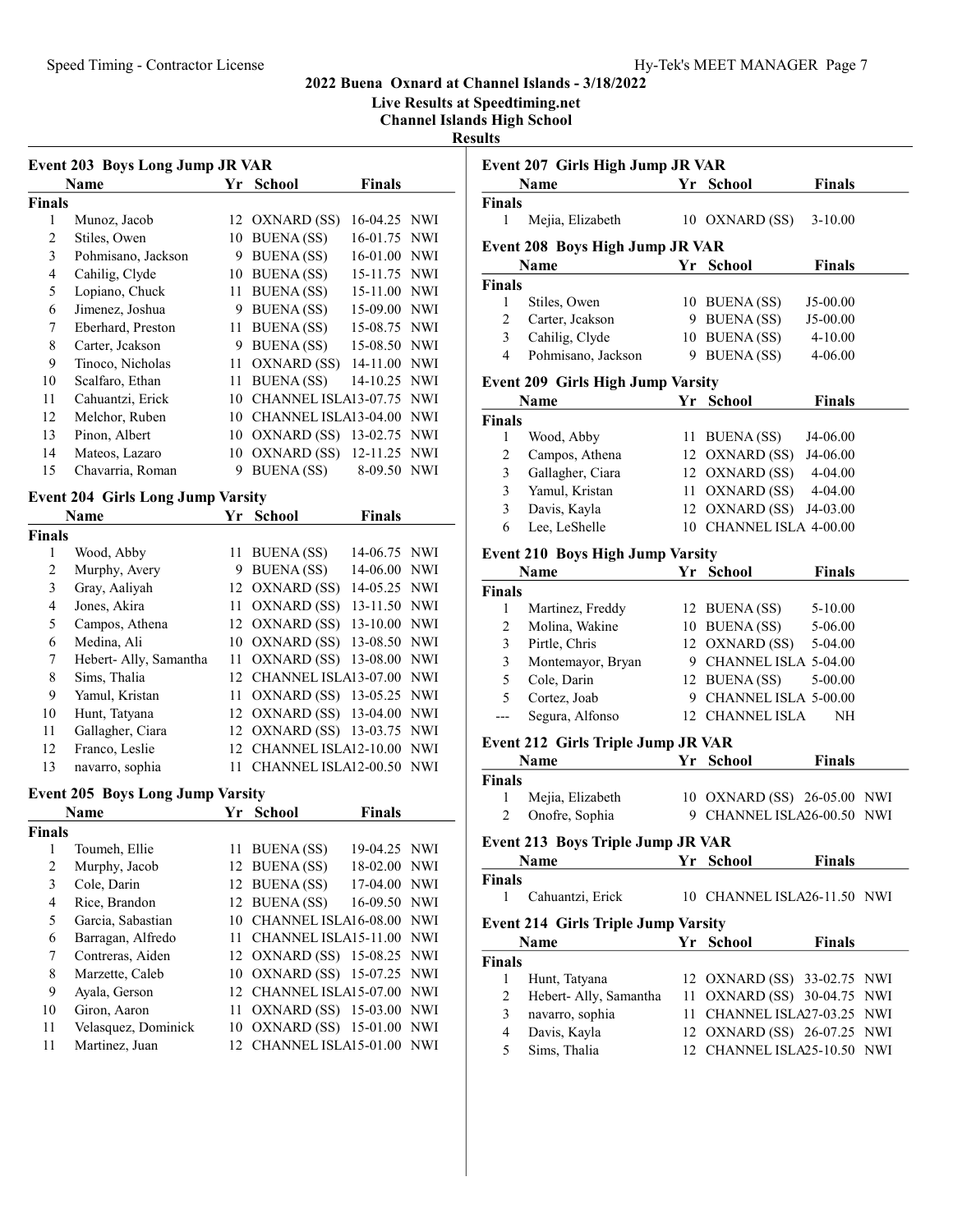Live Results at Speedtiming.net

Channel Islands High School

Results

|                | <b>Name</b>       | Yr '            | School                      | <b>Finals</b> |  |
|----------------|-------------------|-----------------|-----------------------------|---------------|--|
| <b>Finals</b>  |                   |                 |                             |               |  |
|                | Toumeh, Ellie     |                 | 11 BUENA (SS)               | 42-01.25 NWI  |  |
| $\mathfrak{D}$ | Martinez, Freddy  |                 | 12 BUENA (SS)               | 38-10.75 NWI  |  |
| 3              | Vo, Caleb         |                 | 10 OXNARD (SS)              | 34-10.00 NWI  |  |
| 4              | Molina, Wakine    |                 | 10 BUENA (SS)               | 34-04.50 NWI  |  |
| 5              | Bell, Roman       |                 | 12 OXNARD (SS)              | 33-07.50 NWI  |  |
| 6              | Barragan, Alfredo |                 | 11 CHANNEL ISLA32-06.50 NWI |               |  |
| 7              | Giron, Aaron      | 11 -            | OXNARD (SS) 31-08.00 NWI    |               |  |
| 8              | Martinez, Juan    | 12 <sup>1</sup> | CHANNEL ISLA30-00.50 NWI    |               |  |

## Event 217 Girls Shot Put JR VAR

|        | Name               | Yr | <b>School</b>        | Finals       |
|--------|--------------------|----|----------------------|--------------|
| Finals |                    |    |                      |              |
| 1      | Davila, Leilani    | 11 | OXNARD (SS)          | 26-07.00     |
| 2      | vasquez, maritsa   |    | CHANNEL ISLA23-06.00 |              |
| 3      | Maquinalez, Kasey  | 9  | <b>BUENA</b> (SS)    | $23-04.00$   |
| 4      | Lopez, Julianna    | 11 | OXNARD (SS)          | 23-01.00     |
| 5      | Engel, Sierra      | 10 | <b>BUENA</b> (SS)    | 23-00.00     |
| 6      | Solis, Lizeth      | 11 | OXNARD (SS)          | 22-07.00     |
| 7      | Sanchez, Monserrat | 9  | OXNARD (SS)          | 21-11.00     |
| 8      | Sanchez, Emma      | 10 | OXNARD (SS)          | $21 - 10.00$ |
| 9      | Perez, Jessica     | 11 | CHANNEL ISLA21-04.00 |              |
| 10     | Resendiz, Felicity | 11 | OXNARD (SS)          | 18-11.00     |
| 11     | Cruz, Fernanda     | 11 | OXNARD (SS)          | 14-10.00     |
| 12     | Martinez, Sami     | 10 | <b>BUENA</b> (SS)    | 14-08.00     |
| 13     | Mabry, McKaila     | 9  | <b>BUENA</b> (SS)    | 13-10.00     |

## Event 218 Boys Shot Put JR VAR

|               | <b>Name</b>        |   | Yr School               | <b>Finals</b> |
|---------------|--------------------|---|-------------------------|---------------|
| <b>Finals</b> |                    |   |                         |               |
|               | Umu, Thomas        |   | 10 OXNARD (SS)          | 35-04.00      |
| 2             | Burleigh, Scott    | 9 | OXNARD (SS)             | 35-03.00      |
| 3             | Galvan, Chris      | 9 | OXNARD (SS) 33-07.00    |               |
| 4             | Smith, Daniel      |   | 10 OXNARD (SS) 33-03.00 |               |
| 5             | Botelo, Andrew     | 9 | CHANNEL ISLA32-02.00    |               |
| 6             | Montague, Strummer |   | 11 OXNARD (SS)          | 31-09.00      |
| 7             | Gibson, Mikey      | 9 | BUENA (SS)              | 28-11.00      |
| 8             | Hoff, Tyler        | 9 | <b>BUENA</b> (SS)       | 28-10.00      |
| 9             | Gonzalez, Jacob    | 9 | OXNARD (SS)             | 26-08.00      |
| 10            | Ramos, Andrew      | 9 | OXNARD (SS)             | 24-06.00      |

#### Event 219 Girls Shot Put Varsity

| Name                   |  | <b>School</b> | <b>Finals</b>                                                                                                                                                                                |
|------------------------|--|---------------|----------------------------------------------------------------------------------------------------------------------------------------------------------------------------------------------|
| <b>Finals</b>          |  |               |                                                                                                                                                                                              |
| Santana, Angelina      |  |               |                                                                                                                                                                                              |
| Espinoza, Aaliyah      |  |               |                                                                                                                                                                                              |
| Martinez, Luisa        |  |               |                                                                                                                                                                                              |
| Turrubiartes, Adrianna |  |               | 27-05.00                                                                                                                                                                                     |
| Hill, Seasun           |  |               |                                                                                                                                                                                              |
| Miles-Martinez, Alana  |  |               | 25-05.00                                                                                                                                                                                     |
| Manzanilla, Desiree    |  |               |                                                                                                                                                                                              |
| Ambriz, Yesenia        |  |               |                                                                                                                                                                                              |
|                        |  | Yr.           | 12 OXNARD (SS) 31-04.00<br>12 OXNARD (SS) 30-08.00<br>11 OXNARD (SS) 27-10.00<br>12 BUENA (SS)<br>9 OXNARD (SS) 25-09.00<br>11 BUENA (SS)<br>CHANNEL ISLA24-03.00<br>12 CHANNEL ISLA23-03.00 |

| 10. | Alanis, Stephanie<br>Sanchez, Maria                   | 11 CHANNEL ISLA22-08.00<br>12 CHANNEL ISLA22-02.00 |               |
|-----|-------------------------------------------------------|----------------------------------------------------|---------------|
|     | <b>Event 220 Boys Shot Put Varsity</b><br><b>Name</b> | Yr School                                          | <b>Finals</b> |

|               | гуаніс               | 11 | эспоот                  | г шаіз   |
|---------------|----------------------|----|-------------------------|----------|
| <b>Finals</b> |                      |    |                         |          |
| 1             | Hoff, Payton         |    | 12 BUENA (SS)           | 43-10.00 |
| 2             | Adam, Alfred         |    | 12 OXNARD (SS)          | 42-06.00 |
| 3             | Morales, Jorge       |    | 12 OXNARD (SS)          | 40-06.00 |
| 4             | Montelongo, Adrian   |    | 11 CHANNEL ISLA36-00.00 |          |
| 5             | Lopez, Daniel        |    | 11 OXNARD (SS)          | 34-01.00 |
| 6             | Torres, Josh         |    | 12 BUENA (SS)           | 33-06.00 |
| 7             | Guerrero Donovan, TJ |    | 12 BUENA (SS)           | 33-04.00 |
| 8             | Miller, Jon          | 11 | BUENA (SS)              | 32-02.00 |
| 9             | Padilla, Isaiah      |    | 10 OXNARD (SS)          | 31-07.00 |
| 10            | Fulgencio, Ivan      |    | CHANNEL ISLA30-09.00    |          |
| 11            | Aguilera, Luis       | 10 | OXNARD (SS)             | 30-01.00 |
| 12            | Martinez, Jaden      |    | 12 BUENA (SS)           | 29-11.00 |

## Event 222 Girls Discus Throw JR VAR

|                | <b>Name</b>        | Yr | <b>School</b>        | <b>Finals</b> |  |
|----------------|--------------------|----|----------------------|---------------|--|
| <b>Finals</b>  |                    |    |                      |               |  |
| 1              | Solis, Lizeth      |    | 11 OXNARD (SS)       | $72-02$       |  |
| 2              | Davila, Leilani    | 11 | OXNARD (SS)          | 71-00         |  |
| 3              | Engel, Sierra      | 10 | <b>BUENA</b> (SS)    | 69-00         |  |
| $\overline{4}$ | vasquez, maritsa   | 11 | CHANNEL ISLA66-00.50 |               |  |
| 5              | Lopez, Julianna    |    | 11 OXNARD (SS)       | $65-03$       |  |
| 6              | Sanchez, Monserrat | 9  | OXNARD (SS)          | 63-00         |  |
| 7              | Maquinalez, Kasey  | 9  | BUENA (SS)           | $61-10$       |  |
| 8              | Perez, Jessica     | 11 | CHANNEL ISLA54-01.50 |               |  |
| 9              | Resendiz, Felicity |    | 11 OXNARD (SS)       | 52-06         |  |
| 10             | Sanchez, Emma      | 10 | OXNARD (SS)          | 48-07.50      |  |
| 11             | Cruz, Fernanda     |    | 11 OXNARD (SS)       | $33 - 11$     |  |
| 12             | Mabry, McKaila     | 9  | BUENA (SS)           | 32-11.50      |  |
| 13             | Martinez, Sami     | 10 | <b>BUENA</b> (SS)    | $32 - 04$     |  |

## Event 223 Boys Discus Throw JR VAR

| Name   |                                             | Yr. | School                  | <b>Finals</b> |
|--------|---------------------------------------------|-----|-------------------------|---------------|
| Finals |                                             |     |                         |               |
|        | Botelo, Andrew                              | 9   | <b>CHANNEL ISLA</b>     | 91-02         |
| 2      | Smith, Daniel                               |     | 10 OXNARD (SS)          | $90 - 00$     |
| 3      | Umu, Thomas                                 |     | 10 OXNARD (SS)          | 78-10         |
| 4      | Montague, Strummer                          |     | 11 OXNARD (SS) 76-01.50 |               |
| 5      | Burleigh, Scott                             | 9   | OXNARD (SS)             | 69-11         |
| 6      | Galvan, Chris                               | 9.  | OXNARD (SS) 61-03.50    |               |
|        | Ramos, Andrew                               | 9.  | OXNARD (SS)             | $60-11$       |
| 8      | Gonzalez, Jacob                             | 9.  | OXNARD (SS) 47-06.50    |               |
|        | <b>Event 224 Girls Discus Throw Varsity</b> |     |                         |               |

|               | Name                | Yr School               | <b>Finals</b> |  |
|---------------|---------------------|-------------------------|---------------|--|
| <b>Finals</b> |                     |                         |               |  |
|               | Espinoza, Aaliyah   | 12 OXNARD (SS)          | 114-10        |  |
| 2             | Martinez, Luisa     | 11 OXNARD (SS)          | 79-11         |  |
| 3             | Santana, Angelina   | 12 OXNARD (SS) 78-10.50 |               |  |
| 4             | Manzanilla, Desiree | 11 CHANNEL ISLA74-09.50 |               |  |